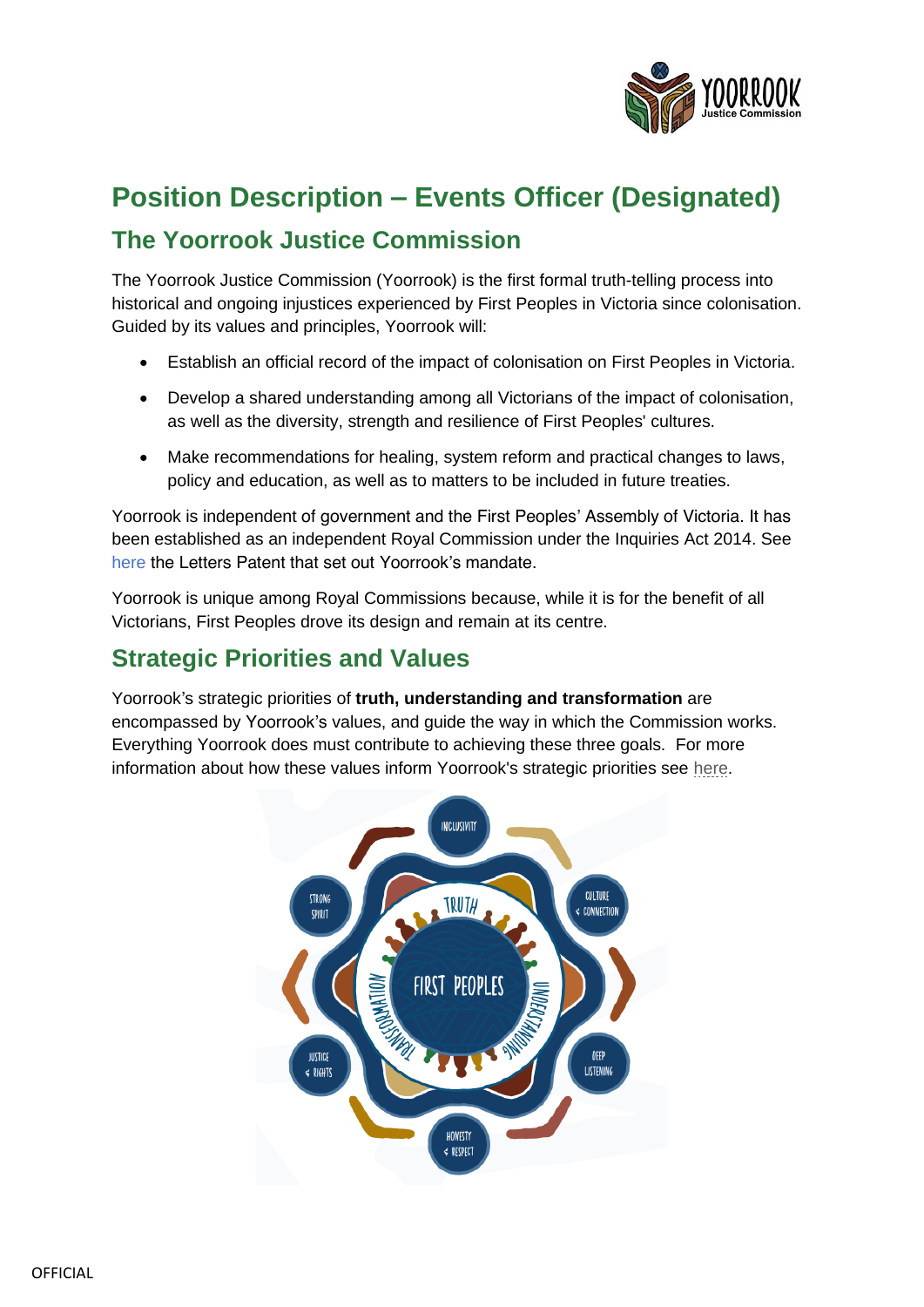

# **Position Summary**

Yoorrook is looking for a Events Officer to provide logistical, administrative and project coordination support to the Engagement and Community Partnerships Team. The role will involve the coordination of day-to-day operations, and high quality administrative and project support to ensure delivery of objectives within key timeframes.

Successful candidates will demonstrate a high-level of organisational coupled with excellent communication and relationship management skills. The ability to work cooperatively and contribute to a positive and collegial culture is a key requirement for this role.

| <b>Classification</b> | VPS4                                                                       |
|-----------------------|----------------------------------------------------------------------------|
| Term                  | 28 June 2024                                                               |
| <b>Salary Range</b>   | \$90,067 - \$102,192 p.a. plus 10% employer superannuation<br>contribution |
| <b>Reports to</b>     | Jannah Lott, Events Manager                                                |
| Location              | Collingwoood                                                               |

Yoorrook's Letters Patent requires it to prioritise the employment of First Peoples. First Peoples are strongly encouraged to apply for all roles at Yoorrook.

# **Key Accountabilities**

- 1. Actively contribute to a positive, collaborative and culturally safe organisational culture, supportive of innovation and continuous improvement in a dynamic environment.
- 2. Provide high-level administrative and logistical support to the Engagement and Community Partnerships Team ('**The Team'**), through various means including, but not limited, to: coordination of travel arrangements; event logistics, screening and attending to a broad range of enquiries and requests, including matters of a confidential or sensitive nature.
- 3. Provide project and administrative support to the team to ensure the effective and efficient delivery of activities across Yoorrook.
- 4. Establish and maintain administrative systems and procedures to support the effective operation of the team and support the administration of organisation wide systems and processes.
- 5. Maintain accurate records in line with Yoorrook information management systems and processes.
- 6. Collaborate and work closely with other all staff, to facilitate interconnections across the organisation and support the achievement of Yoorrook's truth-telling objectives.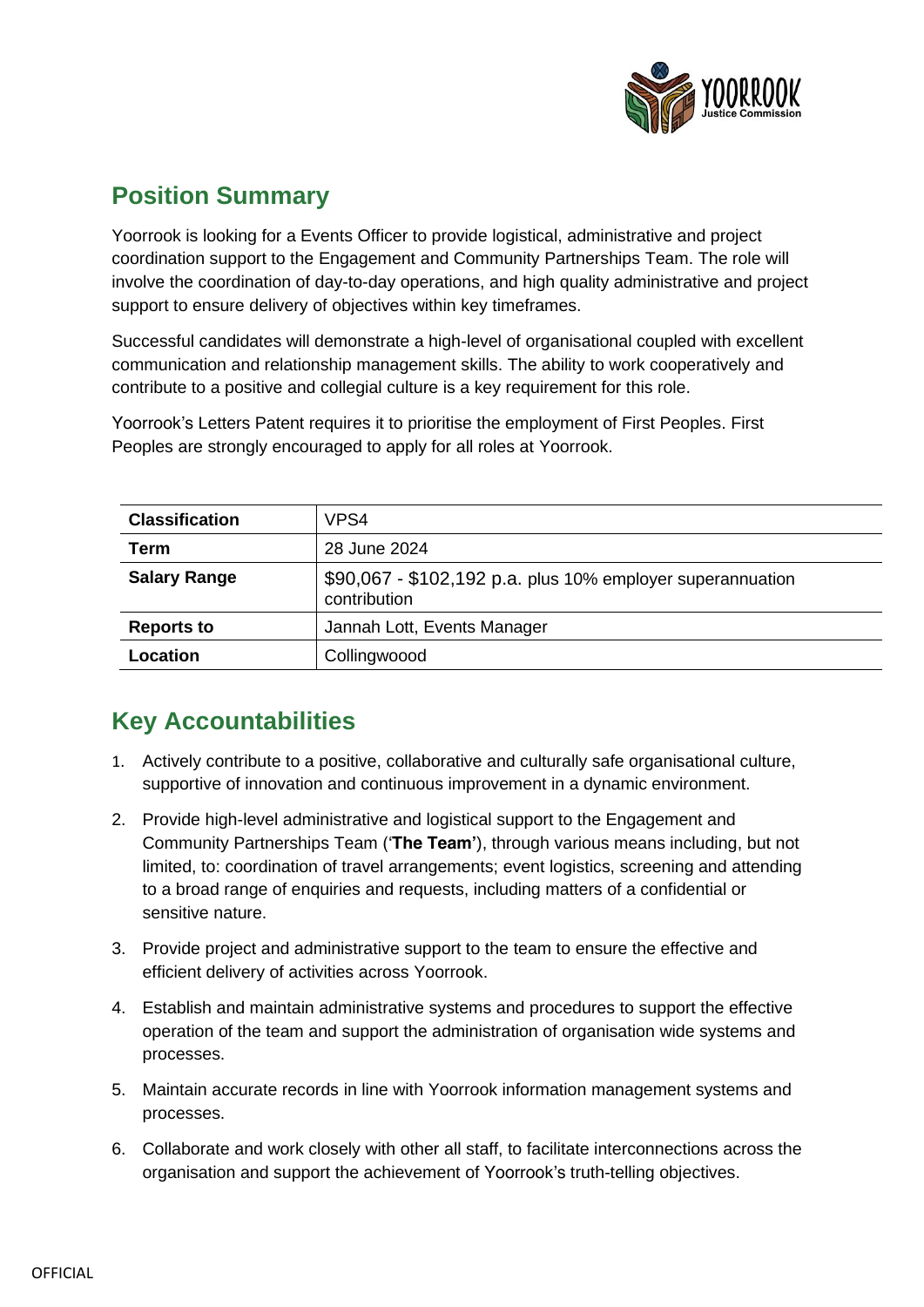

7. Other related tasks and duties as determined by the Director.

## **Key selection criteria**

- 1. Experience working in an administrative and/or coordination role in a dynamic environment.
- 2. Willingness to understand issues, needs and motivations of others by establishing trust and mutual respect in support of others and providing information and decisions in a sensitive and considerate manner.
- 3. Outstanding organisation and planning skills, applying knowledge and experience to develop and implement systems for planning, monitoring and prioritising individual and team progress and performance.
- 4. Advanced computer skills including complex word processing, spreadsheet, presentation and/or database functions.
- 5. Demonstrated willingness to be flexible and adaptable to changing priorities and ambiguity with the ability to meet deadlines.

### **Desired requirements**

1. Experience working with Aboriginal communities and organisations, and/or understanding and awareness of Aboriginal self-determination and cultural safety.

### **Additional information**

Please note that as the work of Yoorrook is unprecedented, the focus of roles may be subject to change to ensure Yoorrook can be responsive to First Peoples' needs and deliver on its mandate. We will be recruiting people who can adapt to and lead change.

### **Yoorrook Commitment**

### **Diversity and Equal Employment Opportunity**

We welcome applicants from a diverse range of backgrounds and experiences, including Aboriginal and Torres Strait Islander peoples, people from culturally and linguistically diverse (CALD) backgrounds, people who identify as LGBTIQA+, people with disability, as diversity and inclusion drives our success.

It is important to us that candidates with disability can participate equitably in the recruitment process. If you need assistance or adjustments to fully participate in the application or interview process or if you have any enquiries about diversity and inclusion at Yoorrook, please contact (03) 7017 3387.

#### **Supporting our employees balance their work and life commitments.**